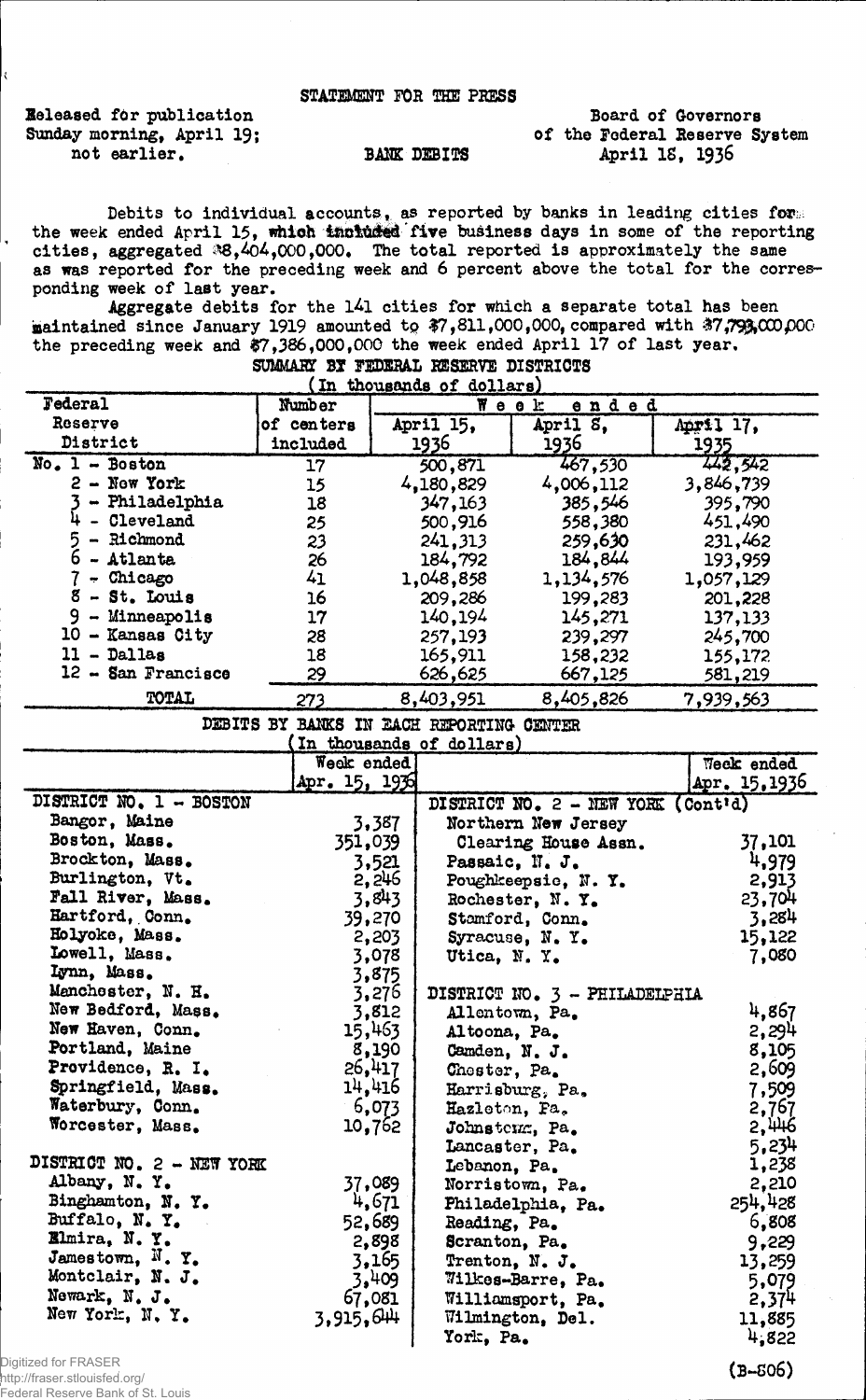|  |  | DEBITS BY BANKS IN EACH REPORTING CENTER |  |
|--|--|------------------------------------------|--|
|  |  |                                          |  |

|                                     | אי איטאשי יגי שאישמים בערכות שבעות | (In thousands of dollars)            | В-506а          |
|-------------------------------------|------------------------------------|--------------------------------------|-----------------|
|                                     | Week ended                         |                                      | Weel: ended     |
|                                     | Apr. 15, 1936                      |                                      | Apr. 15,1936    |
| DISTRICT NO. 4 - CLEVELAND          |                                    | DISTRICT NO. $6 -$ ATLANTA (Contid)  |                 |
| Akron, Ohio                         | 13,318                             | Elberton, Ga.                        | 234             |
| Butler, Pa.                         | 1,946                              | Hattiesburg, Miss.                   | 957             |
| Canton, Ohio                        | 7,004                              | Jackson, Miss.                       | 5,179<br>14,856 |
| Cincinnati, Ohio                    | 73,203                             | Jacksonville, Fla.                   | 5,627           |
| Cleveland, Ohio                     | 118,550                            | Knoxville, Tenn.                     | 2,629           |
| Columbus, Ohio                      | 52,869                             | Macon, Ga.<br>Meridian, Miss.        | 1,859           |
| Dayton, Ohio                        | 14,900                             | Miami, Fla.                          | 8,809           |
| Erie, Pa.<br>Franklin, Pa.          | 5,611<br>705                       | Mobile, Ala.                         | 5,753           |
| Greensburg, Pa.                     | 1,413                              | Montgomery, Ala.                     | 4,761           |
| Hamilton, Ohio                      | 2,290                              | Nashville, Tenn.                     | 16,550          |
| Homestoad, Pa.                      | 520                                | Newman, Ga.                          | 561             |
| Lexington, Ky.                      | 3,57 <sup>4</sup>                  | New Orleans, La.                     | 36,975          |
| Lima, Ohio                          | 2,720                              | Pensacola, Fla.                      | 1,713           |
| Lorain, Ohio                        | 940                                | Savannah, Ga.                        | 5,731           |
| Middletown, Ohio                    | 2,135                              | Tampa, Fla.                          | 5,730           |
| Oil City, Pa.                       | 2,111                              | Valdosta, Ga.                        | 758             |
| Pittsburgh, Pa.                     | 147,577                            | Vicksburg, Miss.                     | 1,536           |
| Springfield, Ohio                   | 3,333                              |                                      |                 |
| Steubenville, Ohio                  | 1,556                              | DISTRICT NO. 7 - CHICAGO             |                 |
| Toledo, Ohio                        | 22,972                             | Adrian, Mich.                        | 694             |
| Warren, Ohio                        | 2,0.3                              | Aurora, Ill.                         | 2,090           |
| Wheeling, W. Va.                    | 7,111                              | Battle Creek, Mich.                  | 3,231           |
| Youngstown, Ohio                    | 10,293                             | Bay City, Mich.                      | 2,145           |
| Zanesville, Ohio                    | 1,619                              | Bloomington, Ill.                    | 2,692<br>5,453  |
|                                     |                                    | Cedar Rapids, Iowa                   | 2,499           |
| DISTRICT NO. 5 - RICHMOND           | 2,188                              | Champaign-Urbana, Ill.               | 593,151         |
| Asheville, N. C.                    | 69,504                             | Chicago, Ill.<br>Clinton, Iowa       | 1,456           |
| Baltimore, Md.<br>Charleston, S. C. | 3,681                              | Danville, Ill.                       | 2,027           |
| Charleston, W. Va.                  | 9,247                              | Davenport, Iowa                      | 4,530           |
| Charlotte, N.C.                     | 10,762                             | Decatur, Ill.                        | 3,347           |
| Columbia, S.C.                      | 4,472                              | Des Moines, Iowa                     | 16,161          |
| Cumberland, Md.                     | 2,085                              | Detroit, Mich.                       | 194,836         |
| Danville, Vä.                       | 1,503                              | Dubuque, Iowa                        | 2,000           |
| Durham, N. C.                       | 4,534                              | Elgin, Ill.                          | 1,680           |
| Greensboro, N.C.                    | 3,188                              | Flint, Mich.                         | 5,925           |
| Greenville, S.C.                    | 3,852                              | Fort Wayne, Ind.                     | 6,916           |
| Hagerstown, Md.                     | 1,938                              | Gary, Ind.                           | 3,137           |
| Huntington, W. Va.                  | 4,086                              | Grand Repids, Mich.                  | 10,966          |
| Lynchburg, Va.                      | 3,239                              | Green Bay, Wis.                      | 2,939           |
| Newport News, Va.                   | 1,942                              | Hammond, Ind.                        | 1,329<br>37,327 |
| Norfollz, Va.                       | 9,112                              | Indianapolis, Ind.<br>Jackson, Mich. | 3,175           |
| Portsmouth, Va.                     | 759                                | Kalamazoo, Mich.                     | 4,395           |
| Raleigh, N. C.<br>Richmond, Va.     | 5,463<br>29,066                    | Lansing, Mich.                       | 5,700           |
| Roanoke, Va.                        | 5,814                              | Manitowoc, Wis.                      | 1,547           |
| Spartanburg, S. C.                  | 1,621                              | Mason City, Iowa                     | 2,154           |
| Washington, D. C.                   | 56,309                             | Milwaukee, Wis.                      | 62,033          |
| Wilmington, N. C.                   | 2,003                              | Moline, Ill.                         | 1,677           |
| Winston-Salem, N. C.                | 6,556                              | Muscatine, Iowa                      | 716             |
|                                     |                                    | Oshkosh, Wis.                        | 1,925           |
| DISTRICT NO. 6 - ATLANTA            |                                    | Peoria, Ill.                         | 13,533          |
| Albany, Ga.                         | 876                                | Rodfford, Ill.                       | 5,235           |
| Atlanta, Ga.                        | 30,655                             | Saginaw, Mich.                       | 4,126           |
| Augusta, Ga.                        | 3,764                              | Sheboygan, Wis.                      | 2,995           |
| Birmingham, Ala.                    | 15,583                             | Sioux City, Iowa                     | 9,313           |
| Brunswick, Ga.                      | 558                                | South Bend, Ind.                     | 7,921           |
| Chattanooga, Tenn.                  | 8,824                              | Springfield, Ill.                    | 4,859<br>4,660  |
| Columbus, Ga.                       | 2,682                              | Terre Haute, Ind.                    |                 |
| Dothan, Ala.                        | 522                                | Waterloo, Iowa                       | 3,727           |

Digitized for FRASER http://fraser.stlouisfed.org/ Federal Reserve Bank of St. Louis  $\ddot{\phantom{0}}$ 

ķ

 $\ddot{\phantom{0}}$ 

 $\hat{\mathcal{L}}$